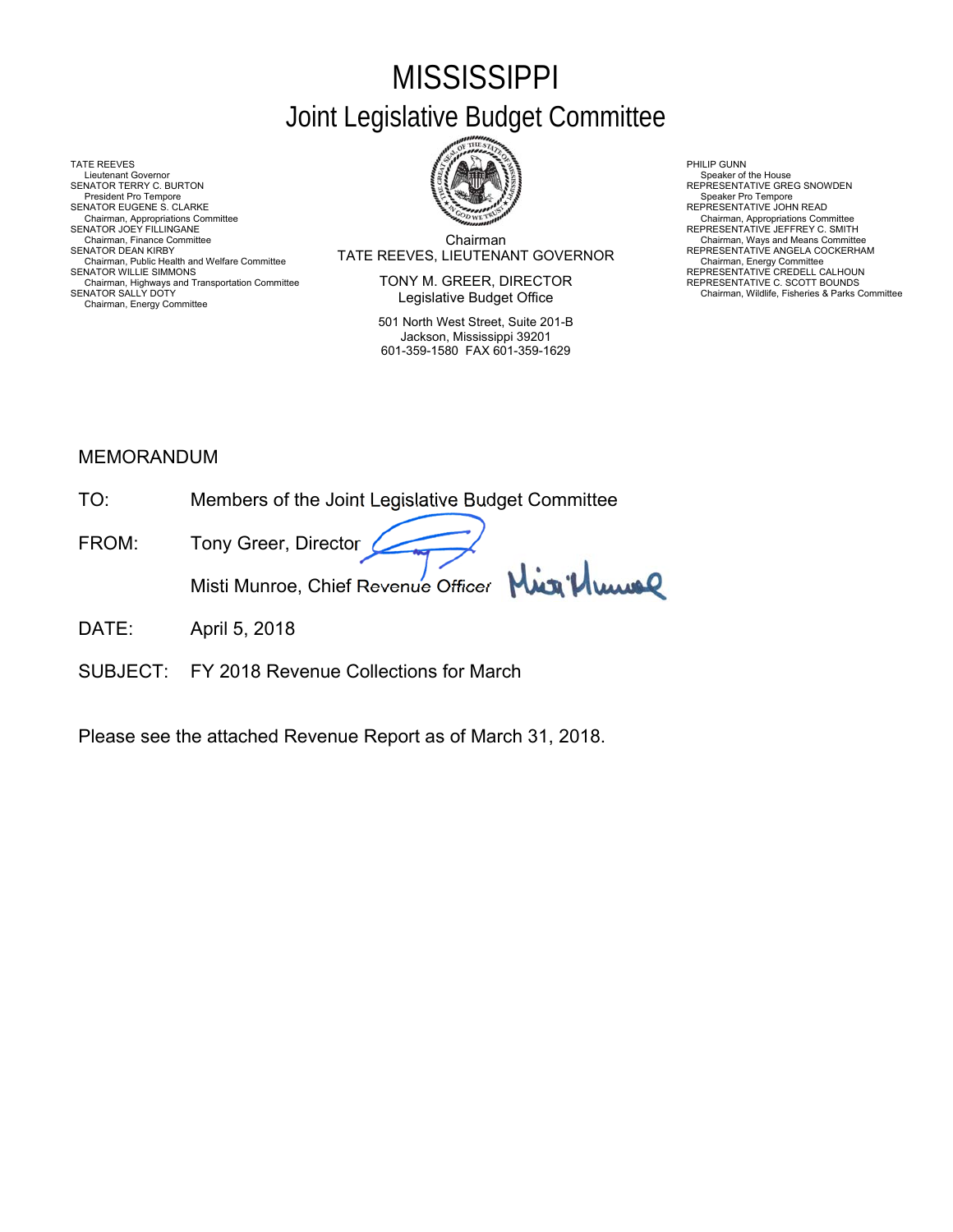



| <b>Source of Revenue Collections</b> | Month*   | <b>FYTD*</b> | Prior<br>Year** |
|--------------------------------------|----------|--------------|-----------------|
| Sales Tax                            | $-54.0$  | $-53.2$      | \$12.0          |
| Individual Income Tax                | $-10.9$  | $-9.4$       | $-1.5$          |
| Corporate Tax                        | $-22.3$  | $-50.2$      | $-41.2$         |
| Use Tax                              | 0.6      | 28.2         | 26.9            |
| <b>Gaming Tax</b>                    | 1.0      | $-5.2$       | $-2.9$          |
| <b>Total Collections</b>             | $-546.7$ | $-512.3$     | $-573.0$        |

*\*Figures in millions above or below the Sine Die estimate*

*\*\*Figures in millions above or below the prior year's actual collections*



#### FY 2018

Total revenue collections for the month of March FY 2018 are \$46,707,939 or 10.38% below the sine die revenue estimate. Fiscal YTD revenue collections through March are \$12,266,571 or 0.33% below the sine die estimate. Fiscal YTD total revenue collections through March 2018 are \$73,032,198 or 1.93% below the prior year's collections.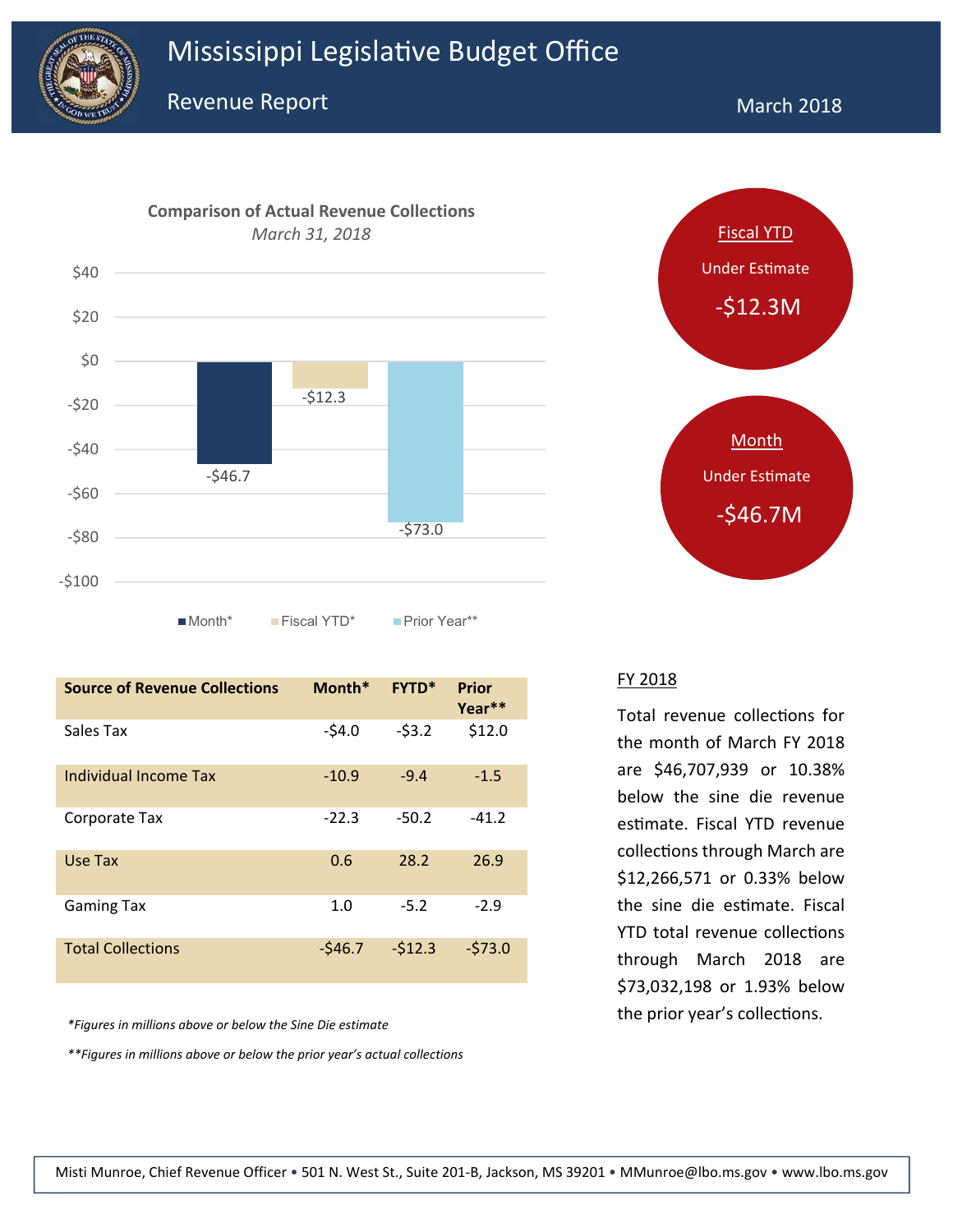

### **Comparison of Actual Revenue Collections by Tax Type**

The graph above compares the actual revenue collections to the sine die revenue estimate for each of the main tax revenue sources. The figures reflect the amount the actual collections for Sales, Individual, Corporate, Use and Gaming taxes were above or below the estimate for the month and fiscal year‐to‐date. The graph also compares fiscal year‐to‐ date actual collections to prior year actual collections, as of March 31, 2018.



**10‐ Year Historical Total Revenue** 

## **10‐Year Historical Revenue Collections by Tax Type**



<sup>\*</sup>Figures do not include budget reductions or other **Caming** Use Gaming transfers used to balance the budget.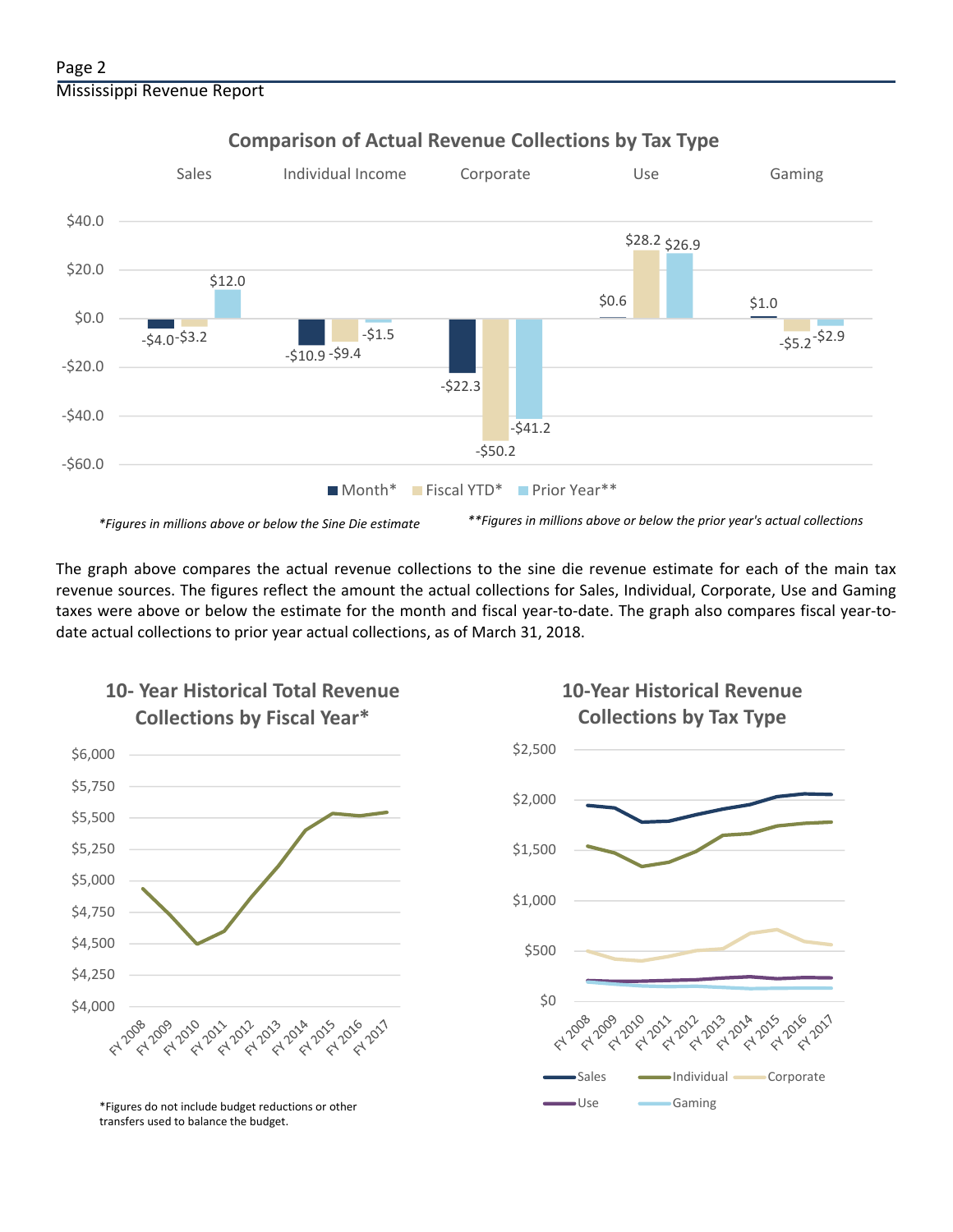#### Page 3

Mississippi Revenue Report

Below is a chart showing FY 2018 year-to-date collections compared to prior year-to-date collections.

|                                      |                      |                      | <b>Over/(Under) Prior Year</b> |           |
|--------------------------------------|----------------------|----------------------|--------------------------------|-----------|
| <b>Source of Revenue Collections</b> | FY 2017 July - March | FY 2018 July - March | Amount (\$)                    | % Change  |
| Sales Tax                            | \$1,412,270,282      | \$1,424,245,518      | \$11,975,236                   | 0.85%     |
| Individual Income Tax                | 1,167,665,045        | 1,166,143,730        | (1,521,315)                    | $-0.13%$  |
| Corporate Income Tax                 | 319,203,471          | 277,997,438          | (41, 206, 033)                 | $-12.91%$ |
| Use Tax                              | 165,939,654          | 192,870,316          | 26,930,662                     | 16.23%    |
| <b>Insurance Premium Tax</b>         | 156,973,472          | 171,748,540          | 14,775,068                     | 9.41%     |
| Tobacco, ABC & Beer                  | 186,055,436          | 183,314,426          | (2,741,010)                    | $-1.47%$  |
| Oil & Gas Severance                  | 20,291,667           | 22,721,088           | 2,429,421                      | 11.97%    |
| <b>Gaming Tax</b>                    | 98,134,613           | 95,284,401           | (2,850,212)                    | $-2.90%$  |
| Other Dept. of Revenue               | 23,009,080           | 25,729,500           | 2,720,420                      | 11.82%    |
| Other Than Dept. of Revenue          | 47,806,533           | 114,518,525          | 66,711,992                     | 139.55%   |
| Sub-Total                            | 3,597,349,253        | 3,674,573,482        | 77,224,229                     | 2.15%     |
| All Other Transfers/Collections      | 182,446,806          | 32,190,378           | (150, 256, 427)                | $-82.36%$ |
| <b>Total</b>                         | \$3,779,796,059      | \$3,706,763,860      | (573,032,198)                  | $-1.93%$  |



#### Economic Statistics:

**Unemployment Rate** 

| ----------------------- |            |         |           |          |
|-------------------------|------------|---------|-----------|----------|
|                         | Latest     | Change  | Frequency | Date     |
| Mississippi             | 4.5%       | $-0.1$  | Monthly   | $Feb-18$ |
| <b>United States</b>    | 4.1%       | 0.0     | Monthly   | $Feb-18$ |
|                         |            |         |           |          |
| <b>GDP</b> (millions)   |            |         |           |          |
|                         | Latest     | Change* | Frequency | Date     |
| Mississippi             | 97,839     | 2.6%    | Quarterly | 2017:Q3  |
| <b>United States</b>    | 17,163,900 | 3.1%    | Quarterly | 2017:Q3  |
|                         |            |         |           |          |

#### **Mississippi Employment (thousands)**

|               | Latest  | Change | Frequency | Date   |
|---------------|---------|--------|-----------|--------|
| Total Nonfarm | 1.163.7 | 0.2%   | Monthly   | Feb-18 |
| Total Private | 921.0   | 0.2%   | Monthly   | Feb-18 |

\*annualized quarterly growth

\*Figures in millions.

March FY 2018 General Fund collections were \$129,185,613 or 24.3% below March FY 2017 actual collections. Sales tax collections for the month of March were below the prior year by \$2.4M. Individual income tax collections for the month of March were below the prior year by \$24.9M. Corporate income tax collections for the month of March were below the prior year by \$26.9M.

For a more detailed listing of revenue collections for the State of Mississippi, please see the attached MS Department of Finance and Administration's monthly Revenue Report.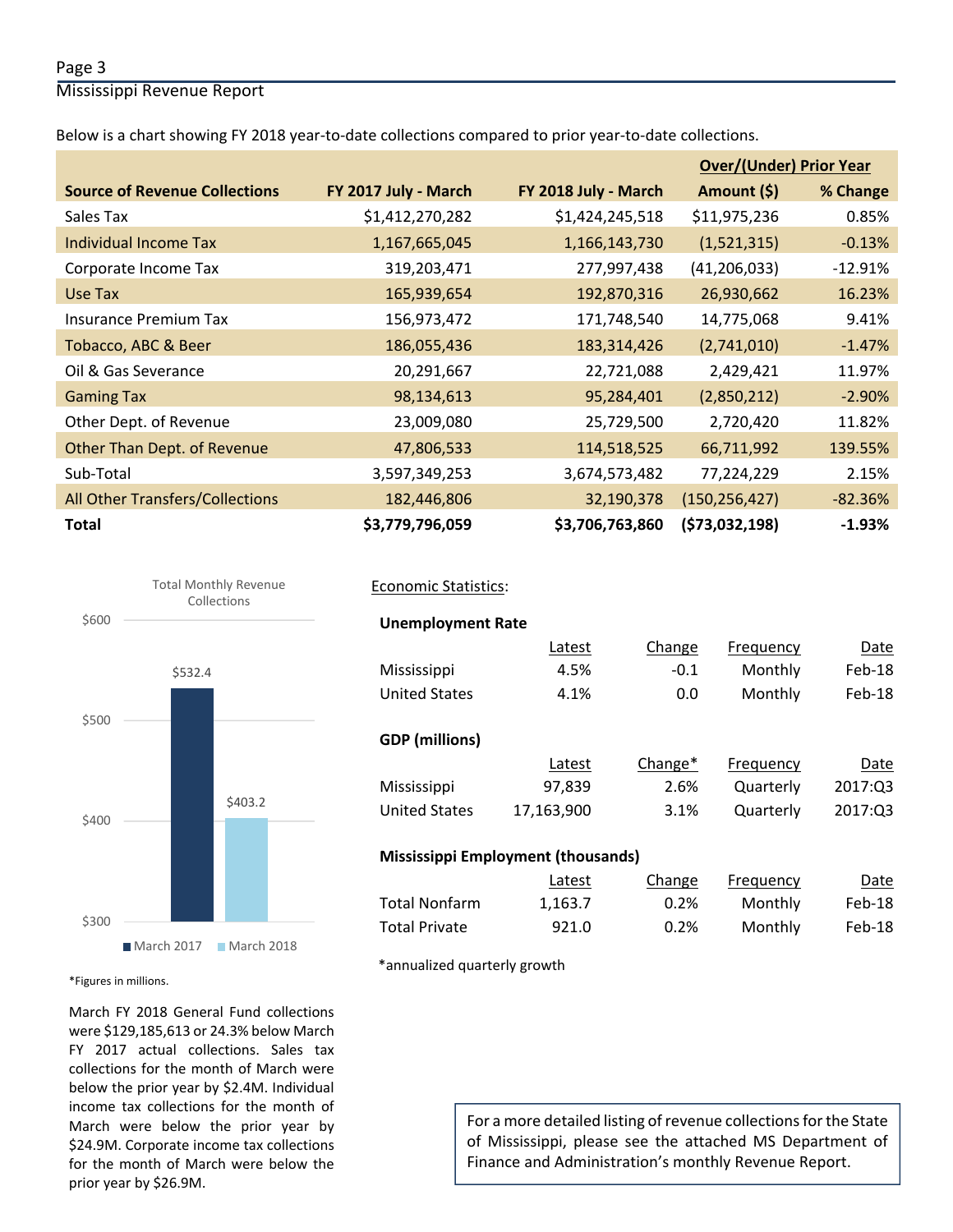## Mississippi Department of Finance and Administration Revenue Report

*As of March 31, 2018*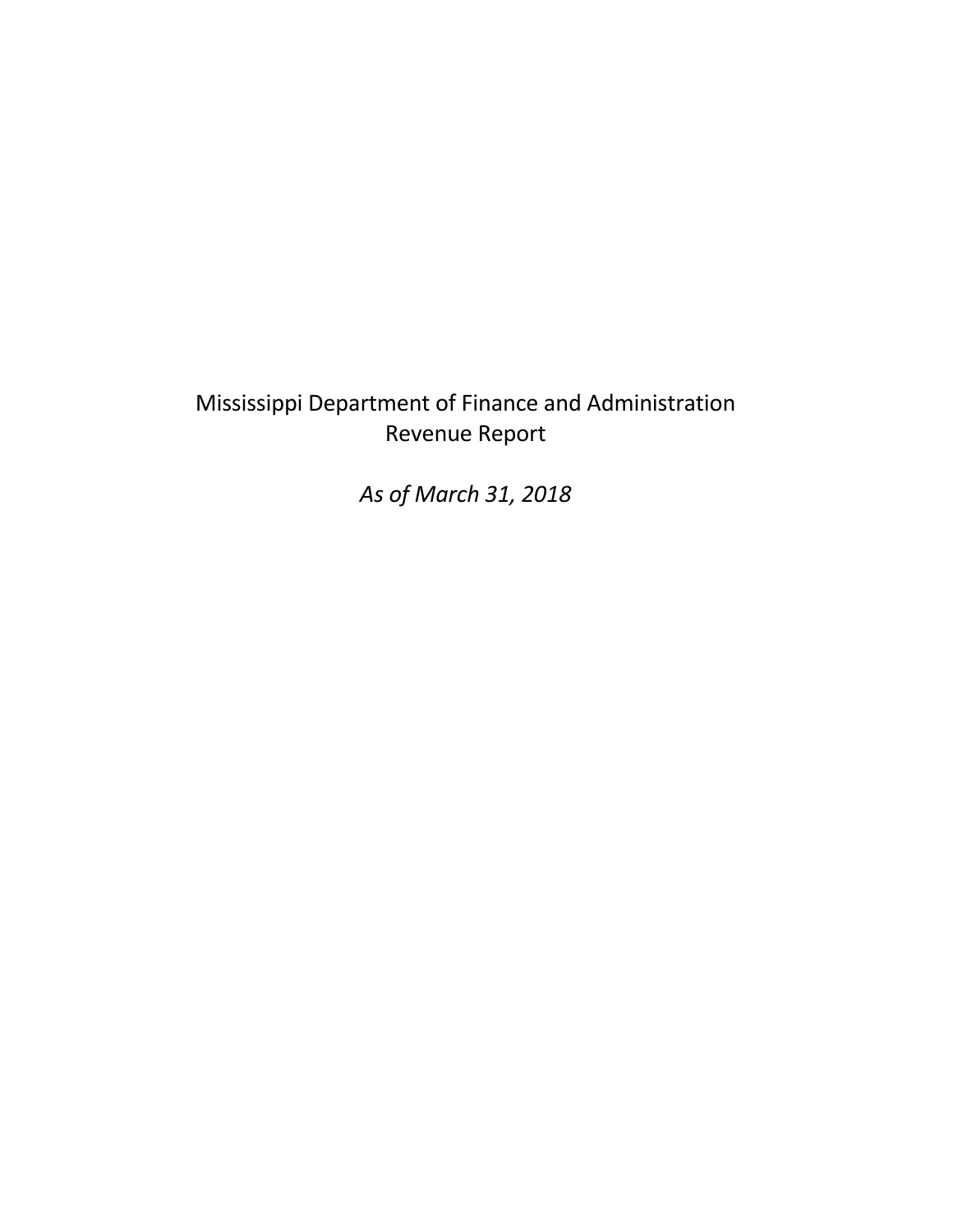#### **GENERAL FUND REVENUE FY 2018 - THROUGH 03-31-18**

Page 1

#### **FISCAL YEAR 2018**

|                                          | <b>STATE OF MISSISSIPPI</b> |                    |                    |                    |                      |                    |                         |                |
|------------------------------------------|-----------------------------|--------------------|--------------------|--------------------|----------------------|--------------------|-------------------------|----------------|
| <b>ACTUAL</b>                            |                             |                    |                    | <b>ACTUAL</b>      | <b>OVER OR UNDER</b> |                    |                         |                |
|                                          |                             | <b>ACTUAL</b>      | <b>COLLECTIONS</b> | <b>ESTIMATE</b>    | <b>ESTIMATE</b>      | <b>COLLECTIONS</b> | <b>ESTIMATE TO DATE</b> |                |
|                                          |                             | <b>COLLECTIONS</b> | $07-01-16$         | <b>FISCAL YEAR</b> | $07 - 01 - 17$       | $07 - 01 - 17$     |                         |                |
| <b>SOURCE</b>                            |                             | FY 2017            | $03 - 31 - 17$     | 2018               | $03 - 31 - 18$       | $03 - 31 - 18$     | <b>AMOUNT</b>           | <b>PERCENT</b> |
| DEPT. OF REVENUE COLLECTIONS:            |                             |                    |                    |                    |                      |                    |                         |                |
| <b>SALES TAX (NET)</b>                   | \$                          | 2,055,230,433 \$   | 1,412,270,282 \$   | 2,060,300,000 \$   | 1,427,460,000 \$     | 1,424,245,518 \$   | (3,214,482)             | $-0.23%$       |
| INDIVIDUAL INCOME TAX                    |                             | 1,781,661,110      | 1,167,665,045      | 1,841,100,000      | 1,175,500,000        | 1,166,143,730      | (9,356,270)             | $-0.80%$       |
| <b>CORPORATE INCOME TAX</b>              |                             | 563,983,231        | 319,203,471        | 550,900,000        | 328,180,000          | 277,997,438        | (50, 182, 562)          | $-15.29%$      |
| <b>USE TAX</b>                           |                             | 234,094,326        | 165,939,654        | 234,300,000        | 164,650,000          | 192,870,316        | 28,220,316              | 17.14%         |
| <b>INSURANCE PREMIUM TAX</b>             |                             | 274,521,655        | 156,973,472        | 277,100,000        | 145,420,000          | 171,748,540        | 26,328,540              | 18.11%         |
| <b>TOBACCO TAX</b>                       |                             | 144,956,219        | 108,111,878        | 146,100,000        | 108,510,000          | 104,283,839        | (4,226,161)             | $-3.89%$       |
| <b>ABC DIVISION</b>                      |                             | 75,815,914         | 56,453,326         | 74,700,000         | 55,548,000           | 58,270,202         | 2,722,202               | 4.90%          |
| <b>BEER AND WINE TAX</b>                 |                             | 29,107,076         | 21,490,232         | 30,000,000         | 22,107,000           | 20,760,385         | (1,346,615)             | $-6.09%$       |
| OIL SEVERANCE TAX                        |                             | 23,599,127         | 17,563,253         | 25,400,000         | 19,053,000           | 20,280,011         | 1,227,011               | 6.44%          |
| NATURAL GAS SEVERANCE TAX                |                             | 3,667,739          | 2,728,414          | 4,400,000          | 3,303,000            | 2,441,077          | (861,923)               | $-26.10%$      |
| <b>ESTATE TAX</b>                        |                             | 3,502              | $\boldsymbol{0}$   | $\mathbf{0}$       | $\mathbf{0}$         | $\Omega$           | $\Omega$                | 0.00%          |
| <b>AUTO TAG FEES</b>                     |                             | 14,176,548         | 10,264,431         | 11,600,000         | 8,107,000            | 6,784,702          | (1,322,298)             | $-16.31%$      |
| <b>INSTALLMENT LOAN TAX</b>              |                             | 11,250,523         | 8,658,295          | 10,800,000         | 8,319,000            | 7,989,448          | (329, 552)              | $-3.96%$       |
| PAYMENT IN LIEU OF TAX                   |                             | 1,200,000          | 1,200,000          | 1,200,000          | 1,200,000            | 1,200,000          | $\overline{0}$          | 0.00%          |
| <b>MISCELLANEOUS</b>                     |                             | 3,589,813          | 2,886,354          | 11,400,000         | 10,561,000           | 9,755,352          | (805, 648)              | $-7.63%$       |
| <b>GAMING FEES &amp; TAXES</b>           |                             | 132,947,891        | 98,134,613         | 135,200,000        | 100,500,000          | 95,284,401         | (5,215,599)             | $-5.19%$       |
| TOTAL DEPT. OF REVENUE:                  |                             | 5,349,805,107      | 3,549,542,720      | 5,414,500,000      | 3,578,418,000        | 3,560,054,957      | (18, 363, 043)          | $-0.51%$       |
| OTHER THAN DEPT. OF REVENUE COLLECTIONS: |                             |                    |                    |                    |                      |                    |                         |                |
| <b>FROM SPECIAL FUNDS</b>                |                             | 1,577,611          | 1,576,971          | 1,650,000          | 1,650,000            | $\overline{0}$     | (1,650,000)             | $-100.00\%$    |
| <b>INTEREST ON INVESTMENTS</b>           |                             | 11,285,382         | 7,618,678          | 11,150,000         | 8,362,503            | 9,163,832          | 801,329                 | 9.58%          |
| HIGHWAY SAFETY PATROL                    |                             | 19,042,621         | 14,164,677         | 22,500,000         | 16,825,000           | 13,813,222         | (3,011,778)             | $-17.90%$      |
| <b>INSURANCE TAX</b>                     |                             | 22,560,988         | 14,583,251         | 30,000,000         | 22,500,000           | 20,624,934         | (1,875,066)             | $-8.33%$       |
| LICENSES, FEES, PERMITS                  |                             | 5,351,680          | 5,017,011          | 58,500,000         | 43,875,000           | 32,148,590         | (11,726,410)            | $-26.73%$      |
| <b>CRIME TAX</b>                         |                             | 5,947,312          | 3,768,522          | 26,300,000         | 19,724,940           | 24,830,649         | 5,105,709               | 25.88%         |
| <b>CRIMINAL LAW ASSESSMENT</b>           |                             | 656,057            | 571,753            | 16,700,000         | 12,524,994           | 6,312,523          | (6,212,471)             | $-49.60%$      |
| <b>MISCELLANEOUS</b>                     |                             | 1,019,038          | 505,669            | 11,900,000         | 8,925,000            | 2,327,154          | (6,597,846)             | $-73.93%$      |
| <b>GAMING FEES &amp; TAXES</b>           |                             | $\Omega$           | $\mathbf{0}$       | 8,300,000          | 6,224,994            | 5,297,622          | (927, 372)              | $-14.90%$      |
| <b>TOTAL OTHER THAN DOR:</b>             |                             | 67,440,689         | 47,806,533         | 187,000,000        | 140,612,431          | 114,518,525        | (26,093,906)            | $-18.56%$      |
| <b>TOTAL GF - (Sine Die) COLLECTIONS</b> |                             | 5,417,245,796      | 3,597,349,253      | 5,601,500,000      | 3,719,030,431        | 3,674,573,483      | (44, 456, 948)          | $-1.20%$       |
| SETTLEMENTS/OTHER                        |                             | 68,392,949         | 68,392,949         | $\mathbf{0}$       | $\mathbf{0}$         | 32,190,378         | 32,190,378              | 0.00%          |
| <b>WCSR TRANSFER IN</b>                  |                             | 11,061,149         | 11,061,149         |                    | $\theta$             | $\Omega$           | $\overline{0}$          | 0.00%          |
| OTHER NON BUDGET TRANSFER IN             |                             | 1,830,971          | 1,827,933          | $\Omega$           | $\theta$             | $\Omega$           | $\Omega$                | 0.00%          |
| TRANSFER IN (BUD RED)                    |                             | 26,123,989         | 21,725,776         | $\Omega$           | $\theta$             | $\Omega$           | $\Omega$                | 0.00%          |
| OTHER BUDGETED GF COLLECTIONS            |                             | 129,281,077        | 79,438,999         |                    |                      |                    | $\Omega$                | 0.00%          |
| TOTAL GENERAL FUND:                      | \$                          | 5,653,935,931 \$   | $3,779,796,059$ \$ | 5,601,500,000 \$   | $3,719,030,431$ \$   | 3,706,763,860 \$   | (12,266,571)            | $-0.33%$       |

Prepared by: Mississippi Department of Finance and Administration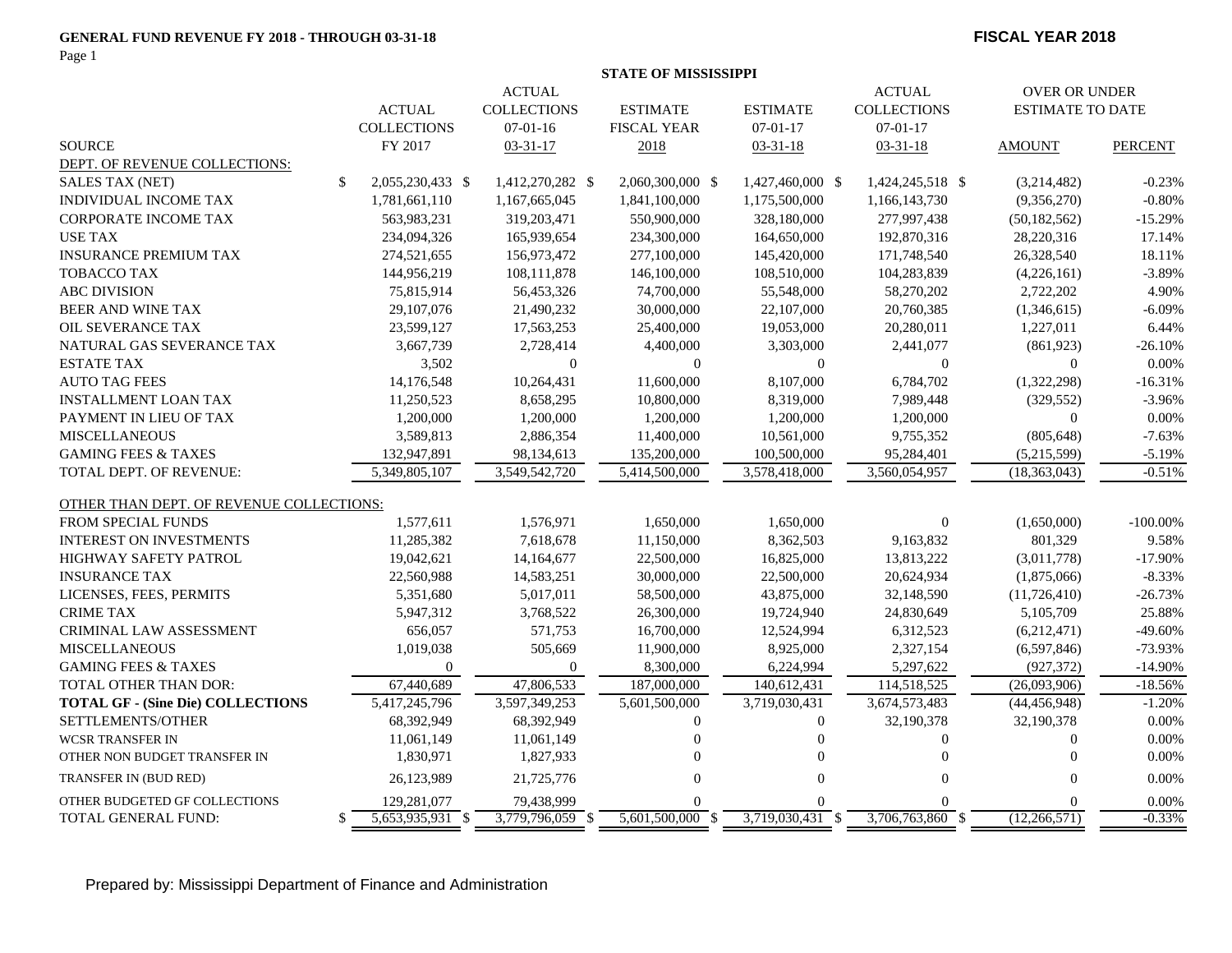#### **GENERAL FUND REVENUE FY 2018 - THROUGH 03-31-18 COMPARISON TO PRIOR YEAR COLLECTIONS** Page 2

|                                          |              |                |                  | $07-01-16$       | $07-01-17$       | <b>INCREASE OR DECREASE</b>     |                |
|------------------------------------------|--------------|----------------|------------------|------------------|------------------|---------------------------------|----------------|
| <b>SOURCE</b>                            |              | March          | March            | <b>TO</b>        | TO               | <b>OVER OR UNDER PRIOR YEAR</b> |                |
| DEPT. OF REVENUE COLLECTIONS:            |              | 2017           | 2018             | $03 - 31 - 17$   | $03 - 31 - 18$   | <b>AMOUNT</b>                   | <b>PERCENT</b> |
| <b>SALES TAX (NET)</b>                   | $\mathbb{S}$ | 161,556,640 \$ | 159, 107, 662 \$ | 1,412,270,282 \$ | 1,424,245,518 \$ | 11,975,236                      | 0.85%          |
| INDIVIDUAL INCOME TAX                    |              | 98,556,850     | 73,681,160       | 1,167,665,045    | 1,166,143,730    | (1,521,315)                     | $-0.13%$       |
| <b>CORPORATE INCOME TAX</b>              |              | 106,053,488    | 79,174,413       | 319,203,471      | 277,997,438      | (41,206,033)                    | $-12.91%$      |
| <b>USE TAX</b>                           |              | 19,997,999     | 19,940,676       | 165,939,654      | 192,870,316      | 26,930,661                      | 16.23%         |
| <b>INSURANCE PREMIUM TAX</b>             |              | 42,137,228     | 22,415,267       | 156,973,472      | 171,748,540      | 14,775,068                      | 9.41%          |
| <b>TOBACCO TAX</b>                       |              | 13,572,274     | 11,306,639       | 108,111,878      | 104,283,839      | (3,828,039)                     | $-3.54%$       |
| <b>ABC DIVISION</b>                      |              | 5,711,334      | 6,096,068        | 56,453,326       | 58,270,202       | 1,816,876                       | 3.22%          |
| <b>BEER AND WINE TAX</b>                 |              | 2,144,275      | 2,092,784        | 21,490,232       | 20,760,385       | (729, 848)                      | $-3.40%$       |
| OIL SEVERANCE TAX                        |              | 1,872,884      | 2,590,420        | 17,563,253       | 20,280,011       | 2,716,758                       | 15.47%         |
| NATURAL GAS SEVERANCE TAX                |              | 340,342        | 305,678          | 2,728,414        | 2,441,077        | (287, 337)                      | $-10.53%$      |
| <b>ESTATE TAX</b>                        |              | $\mathbf{0}$   | $\Omega$         | $\overline{0}$   | $\theta$         | $\Omega$                        | 0.00%          |
| <b>AUTO TAG FEES</b>                     |              | 2,339,143      | 10,129           | 10,264,431       | 6,784,702        | (3,479,729)                     | -33.90%        |
| <b>INSTALLMENT LOAN TAX</b>              |              | 114,746        | 82,294           | 8,658,295        | 7,989,448        | (668, 847)                      | $-7.72%$       |
| PAYMENT IN LIEU OF TAX                   |              | $\overline{0}$ | $\theta$         | 1,200,000        | 1,200,000        | $\Omega$                        | $0.00\%$       |
| <b>MISCELLANEOUS</b>                     |              | 221,554        | 314,912          | 2,886,354        | 9,755,352        | 6,868,997                       | 237.98%        |
| <b>GAMING FEES &amp; TAXES</b>           |              | 16,408,267     | 13,518,129       | 98,134,613       | 95,284,401       | (2,850,212)                     | $-2.90%$       |
| TOTAL DEPT. OF REVENUE:                  |              | 471,027,024    | 390,636,229      | 3,549,542,720    | 3,560,054,957    | 10,512,238                      | 0.30%          |
| OTHER THAN DEPT. OF REVENUE COLLECTIONS: |              |                |                  |                  |                  |                                 |                |
| FROM SPECIAL FUNDS                       |              | $\overline{0}$ | $\overline{0}$   | 1,576,971        | $\mathbf{0}$     | (1,576,971)                     | $-100.00\%$    |
| <b>INTEREST ON INVESTMENTS</b>           |              | 546,337        | 711,178          | 7,618,678        | 9,163,832        | 1,545,154                       | 20.28%         |
| <b>HIGHWAY SAFETY PATROL</b>             |              | 2,428,537      | 1,930,427        | 14,164,677       | 13,813,222       | (351, 456)                      | $-2.48%$       |
| <b>INSURANCE TAX</b>                     |              | 1,910,697      | 1,817,151        | 14,583,251       | 20,624,934       | 6,041,683                       | 41.43%         |
| LICENSES, FEES, PERMITS                  |              | 59,105         | 3,144,930        | 5,017,011        | 32,148,590       | 27,131,579                      | 540.79%        |
| <b>CRIME TAX</b>                         |              | 371,502        | 2,930,401        | 3,768,522        | 24,830,649       | 21,062,127                      | 558.90%        |
| CRIMINAL LAW ASSESSMENT                  |              | 10,376         | 776,283          | 571,753          | 6,312,523        | 5,740,769                       | 1004.06%       |
| <b>MISCELLANEOUS</b>                     |              | 9,829          | 520,557          | 505,669          | 2,327,154        | 1,821,485                       | 360.21%        |
| <b>GAMING FEES &amp; TAXES</b>           |              | $\Omega$       | 739,398          | $\mathbf{0}$     | 5,297,622        | 5,297,622                       | 100.00%        |
| TOTAL OTHER THAN:                        |              | 5,336,384      | 12,570,326       | 47,806,533       | 114,518,525      | 66,711,992                      | 139.55%        |
| <b>TOTAL GF - (Sine Die) COLLECTIONS</b> |              | 476,363,408    | 403,206,555      | 3,597,349,253    | 3,674,573,483    | 77,224,229                      | 2.15%          |
| SETTLEMENTS/OTHER                        |              | 34,441,644     | $\boldsymbol{0}$ | 68,392,949       | 32,190,378       | (36, 202, 571)                  | $-52.93%$      |
| <b>WCSR TRANSFER IN</b>                  |              | 7,000,000      | $\Omega$         | 11,061,149       | $\theta$         | (11,061,149)                    | $-100.00\%$    |
| OTHER NON BUDGET TRANSFER IN             |              | 1,444,636      | $\Omega$         | 1,827,933        | $\theta$         | (1,827,933)                     | $-100.00\%$    |
| TRANSFER IN (BUD RED)                    |              | 4,729,449      | $\overline{0}$   | 21,725,776       | $\mathbf{0}$     | (21, 725, 776)                  | $-100.00\%$    |
| OTHER BUDGETED GF COLLECTIONS            |              | 8,413,031      | $\Omega$         | 79,438,999       | $\mathbf{0}$     | (79, 438, 999)                  | $-100.00\%$    |
| TOTAL GENERAL FUND:                      | \$           | 532,392,168 \$ | 403,206,555 \$   | 3,779,796,059 \$ | 3,706,763,860 \$ | (73,032,198)                    | $-1.93%$       |